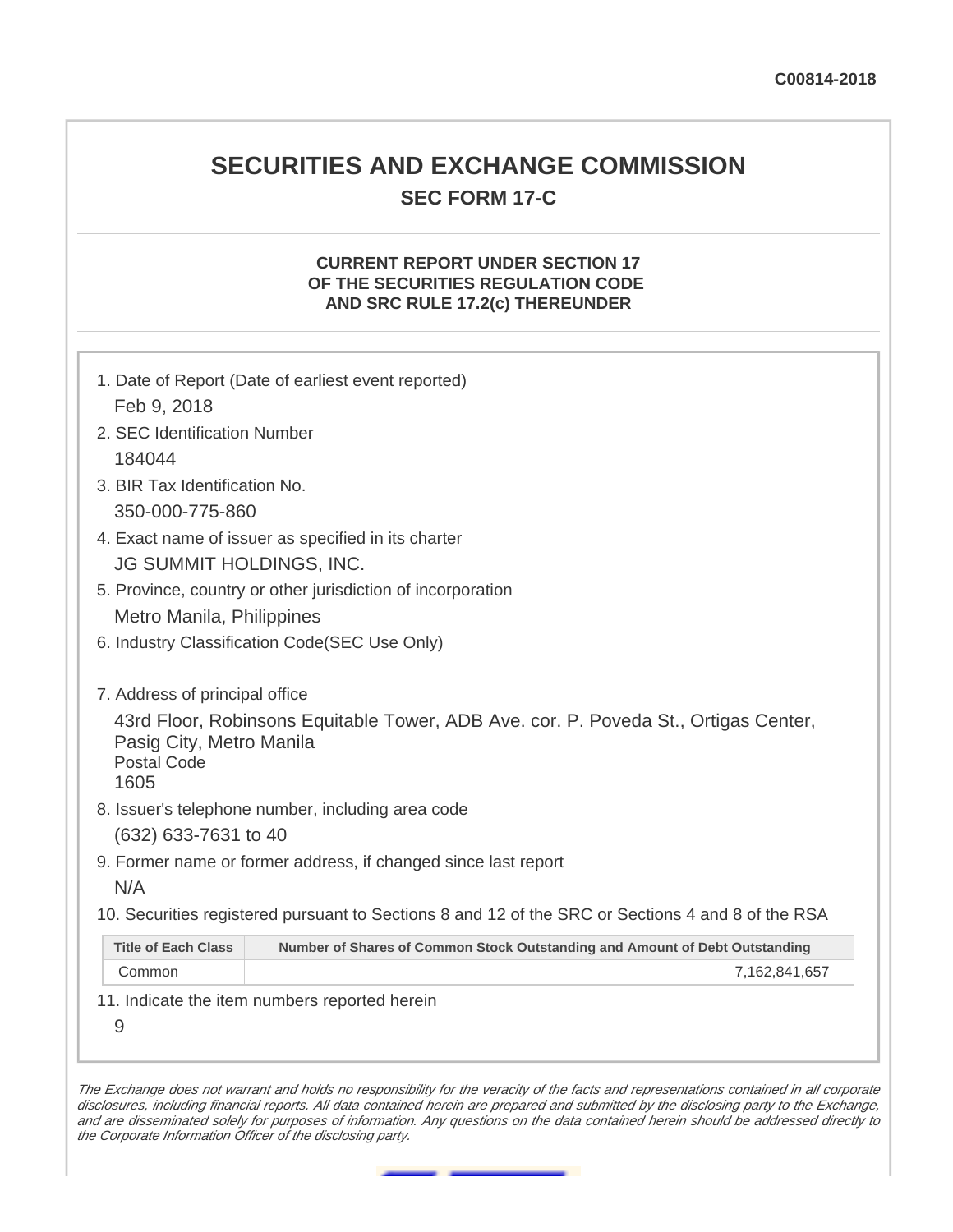

## **PSE Disclosure Form 4-13 - Clarification of News Reports References: SRC Rule 17 (SEC Form 17-C) and Section 4.4 of the Revised Disclosure Rules**

#### **Subject of the Disclosure**

Clarification of news report

| Source              | Biz Buzz column of the Philippine Daily Inquirer  |  |
|---------------------|---------------------------------------------------|--|
|                     | Subject of News Report Super consortium shapes up |  |
| Date of Publication | Feb 9, 2018                                       |  |

#### **Clarification of News Report**

We refer to your letter dated February 9, 2018 with respect to the news article under Biz Buzz column entitled "Super consortium shapes up" published in the February 9, 2018 issue of the Philippine Daily Inquirer. The article reported in part that:

 $\frac{a}{1}$ . . .

Changi Airports Consultants Pte. Ltd., a wholly owned subsidiary of Changi Airports International Pte. Ltd., has been handpicked by the Ninoy Aquino International Airport (Naia) super consortium to provide technical support in relation to their unsolicited proposal to rehabilitate and expand Naia. Biz Buzz heard that the Singaporean airport operator will get a 30-percent stake in the super consortium whereas each of the seven conglomerates will have only 10 percent.

The local partners are Aboitiz InfraCapital Inc., Ayalas' AC Infrastructure Holdings Corp., Andrew Tan-led Alliance Global Group Inc., Lucio Tan-led Asia's Emerging Dragon Corp., Gotianun-led Filinvest Development Corp., Gokongwei-led JG Summit Holdings Inc. and Metro Pacific Investments Corp. . . .

. . . ."

JG Summit Holdings, Inc. confirms that the parties have agreed to engage Changi Airport Consultants Pte. Ltd., a wholly-owned subsidiary of Changi Airports International Pte. Ltd., to provide technical support in relation to their unsolicited proposal to rehabilitate and expand NAIA. However, the specific percentage interests of the parties, including any further involvement of Changi Airport Consultants Pte. Ltd. in the unsolicited proposal, have not been determined at this time

**Other Relevant Information**